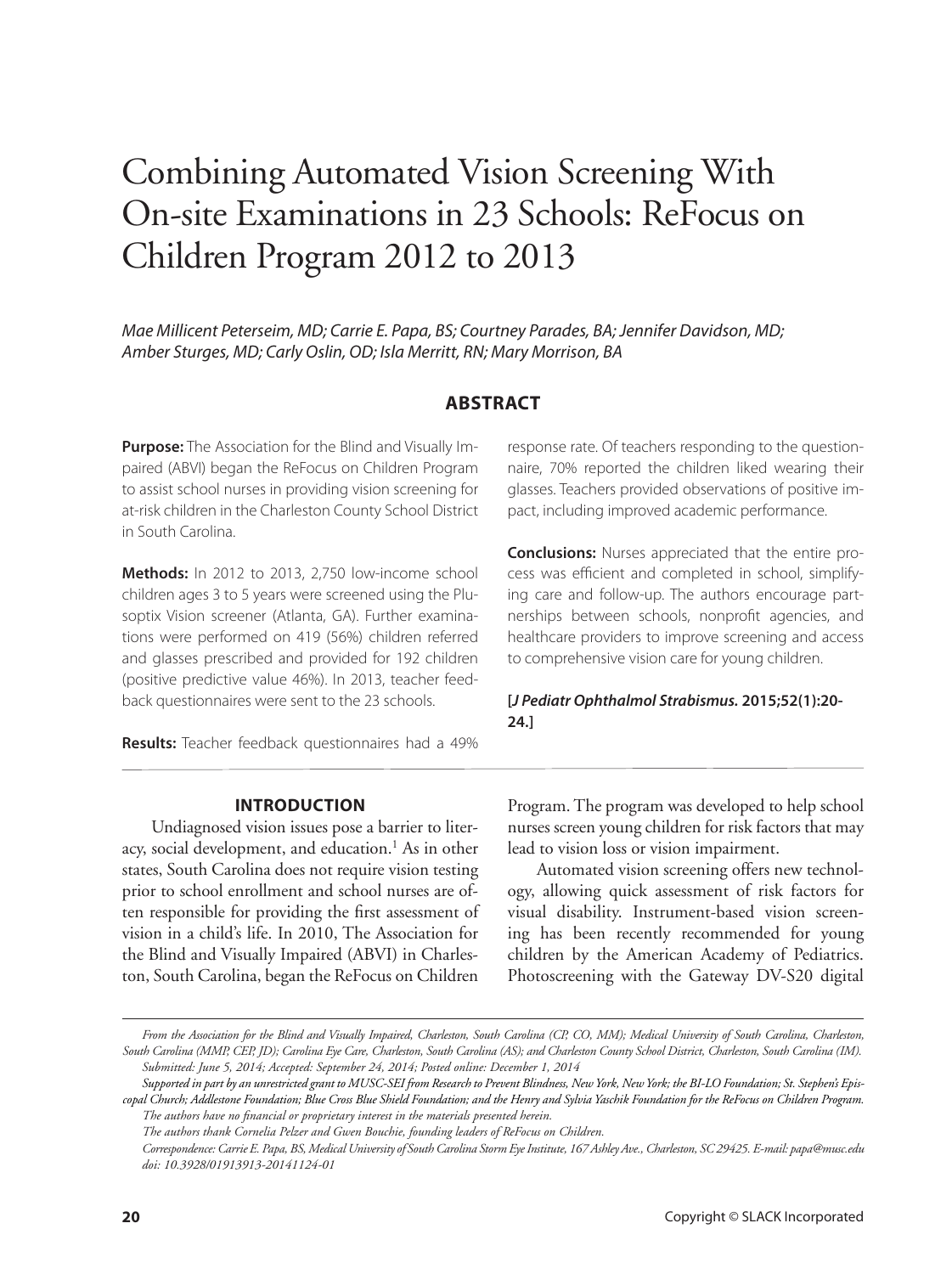camera (Gateway Companies, Inc., North Sioux City, SD) has been shown to be more sensitive and cost-effective in screening young children than acuity testing.2 School nurses using the SureSight vision screener (Welch Allyn, Skaneateles Falls, NY) were able to screen 98.6% of the students, including all special education students.<sup>3</sup> The ReFocus on Children program uses the Plusoptix screener (Plusoptix, Inc., Atlanta, GA), which has been recommended for widespread school screenings.<sup>4</sup>

Increasingly, medical services are being brought to students at their schools.<sup>5</sup> The ReFocus on Children program began as a seed outreach program to provide in-school eye screenings, examinations, and prescription glasses to an at-risk population. We describe the logistics and results of this program for the 2012 to 2013 school year. The program's ultimate goal is to help school nurses provide access to comprehensive vision care and reduce unnecessary vision loss or impairment.

#### **PATIENTS AND METHODS Participant Screening and Examinations**

ABVI, with assistance from the Medical University of South Carolina's Storm Eye Institute, designed the program to reach children in the Head Start, Child Development, and kindergarten classrooms in 23 lowincome, Charleston County Title I schools in South Carolina. The Plusoptix screener was used to screen eligible students. The parents of children who were referred for examination were given an educational permission form, which was returned prior to an examination (**Appendix A**, available in the online version of this article). With guidance from the school nurse, parents completed and returned the permission slips. Children with returned permission slips received a full eye examination by a licensed optometrist or ophthalmologist at their school. Those needing prescription glasses were provided glasses delivered to their school by an optician at no charge to the child's family. No personnel involved in the ABVI ReFocus program has any financial or proprietary interest in Plusoptix, Inc.

#### **Screening Process**

Scheduling was arranged with the school administration and ABVI staff. The screening was organized with the teachers by the school nurse. A team approach using the coordination of teachers, teacher assistants, and the school nurse was most beneficial in identifying the children and addressing any specific concerns. The screening process was made more comfortable and effective for the children by the presence of the school nurse. The screening room was kept close to the nurse's office so that the nurse was readily available to the student population as needed. Approximately 60 children were screened per hour using the screener.

The Plusoptix screener is an infrared video camera that performs automated photorefraction (estimate of glasses prescription) of both eyes. The handheld camera portion provides a moving light fixation target (smiling face) and is attached to a computer screen that displays the child's "picture" and the screener findings. The Plusoptix has been shown to be sensitive in detection of amblyopia risk factors in young children.<sup>4,6-8</sup> The Plusoptix SO8 was used initially, followed by the model upgrade SO9. Modifications to the referral criteria were made according to screener-specific recommendations to maximize sensitivity and specificity in detection of refractive errors according to American Association for Pediatric Ophthalmology and Strabismus guidelines: Arthur modification 1 (anisometropia  $\geq 1.5$  D, hyperopia  $\geq 3.5$  D, myopia  $\geq 3.0$  D, astigmatism  $\geq$ 2.0, anisocoria  $\geq 1$  mm).<sup>9</sup> Although the ReFocus program was designed to have an optometrist "onsite," screening was usually conducted by a nurse or trained layperson. Most school populations were screened with a rate of 100% and completed within a morning.

#### **Examination and Spectacle Fitting Process**

Using a team approach, referred children with permission slips were positioned for their examinations. The room that was used for the screening process was also used for the examinations. Children were then taken to the nearby library or returned to the classroom to await pupil dilation and, if needed, fitting of glasses. The school nurse was available to assist the examiners and facilitate referrals. Portable equipment, including fixation targets, slit lamp, diagnostic loose lens set, indirect ophthalmoscope, and lenses, were placed in the designated darkened room. Referred children with permission slips were given eye examinations by a licensed optometrist or ophthalmologist. Assessment of ocular alignment and motility was performed. Visual acuity assessment attempts were performed on selected children, according to physician request. Eye drops (proparacaine hydrochloride ophthalmic solution USP 0.5% [Akorn, Inc., Lake Forest, IL], tropicamide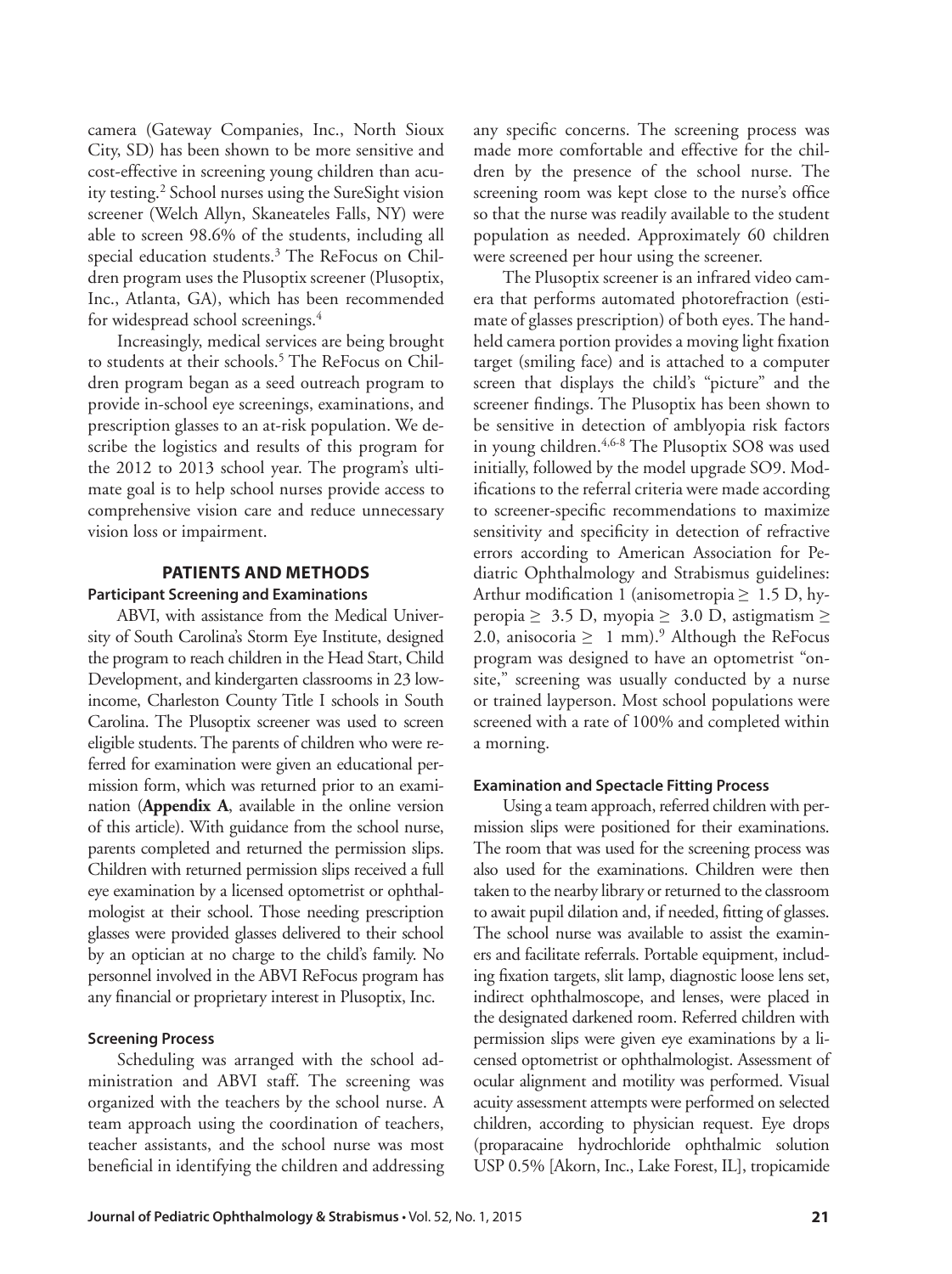| <b>Diagnosis</b>    | <b>Guidelines</b>                                                                         |  |  |  |  |
|---------------------|-------------------------------------------------------------------------------------------|--|--|--|--|
| Myopia              | Preschool: $\geq -2$ D                                                                    |  |  |  |  |
|                     | Kindergarten or first grade: If vision worse than 20/30 (if possible), then $\geq -1.5$ D |  |  |  |  |
| Astigmatism         | $\geq$ +1.75 if regular                                                                   |  |  |  |  |
|                     | $\geq$ +1.25 if oblique                                                                   |  |  |  |  |
| Anisometropia       | $\ge$ +1.25 spherical anisometropia                                                       |  |  |  |  |
|                     | $\ge$ +1.75 of cylindrical hypermetropia                                                  |  |  |  |  |
| Hyperopia $>$ 3.5 D | Give less by 1.0 D                                                                        |  |  |  |  |
|                     | Exception if developmental delay—consider giving less by 0.50 D                           |  |  |  |  |
|                     | Exception if strabismus—give full correction and refer to pediatric ophthalmology         |  |  |  |  |

performance, the child should be referred for a full examination even if he/she passed the vision screening. These are guidelines and only guide-

ophthalmic solution USP 1% [Akorn, Inc.], and cyclopentolate hydrochloride 1% [Alcon Laboratories, Inc., Jena, Germany] one or two drops) were placed in both eyes of all of the children. The children waited for at least 30 minutes to allow pupil dilation and cycloplegia. Subsequently, cycloplegic retinoscopy was performed to determine if glasses would be prescribed. Guidelines for glasses prescriptions were based on the previously researched recommendations, with each physician having discretion based on the individual child and teacher and parent input (**Table 1**). If further pathology was detected, the children were referred for local pediatric optometric or ophthalmologic care. For those children prescribed glasses, fitting and frame selection were performed by the children and the team in an adjacent room on the same day. The examining physician and optician were not affiliated. Glasses were distributed to the students in a few weeks when available and, most recently, an informative letter sent home with the glasses. The school nurse and teachers were able to follow and support the group of students who had received glasses.

lines—the physician has full discretion to best meet the needs of each child.

#### **Data Analysis**

The number and percentage of children successfully screened, examined, and fitted for glasses at each school was determined. The number of screening referrals was compared with the number of glasses prescribed to calculate the positive predictive value (PPV) of the screener.

#### **Teacher Feedback**

In April 2013, letters were sent to each teacher in the 23 schools where screenings took place. Teachers were asked to distinguish whether children in their classroom had different responses to their new glasses, but not to identify any child by name. Questions posed included: (1) Did the child/children wear the glasses?; (2) Did the child/children like the glasses or not? Was it difficult to have the child/children wear the glasses?; and (3) What effect did the glasses wear seem to have, if any, on the child/children's behavior or academic accomplishments? In addition, the option was given to include any overall positive and negative effects. Packets were sent to the principal of each school with feedback letters for each classroom where children received glasses. Teachers were given stamped return envelopes to mail their responses to ABVI.

#### **RESULTS**

#### **Screening and Examinations**

During the 2012 to 2013 academic year, a total of 2,750 children were successfully screened. Seven hundred forty-one of the children screened were referred (27% referral rate). Of these children, 152 were from Head Start programs, 212 from Child Development classrooms, and 377 from kindergarten classrooms. Examinations were performed on 419 children (those for whom consents were returned) and glasses prescribed for 192 children according to specified refractive criteria guidelines (**Table 1**).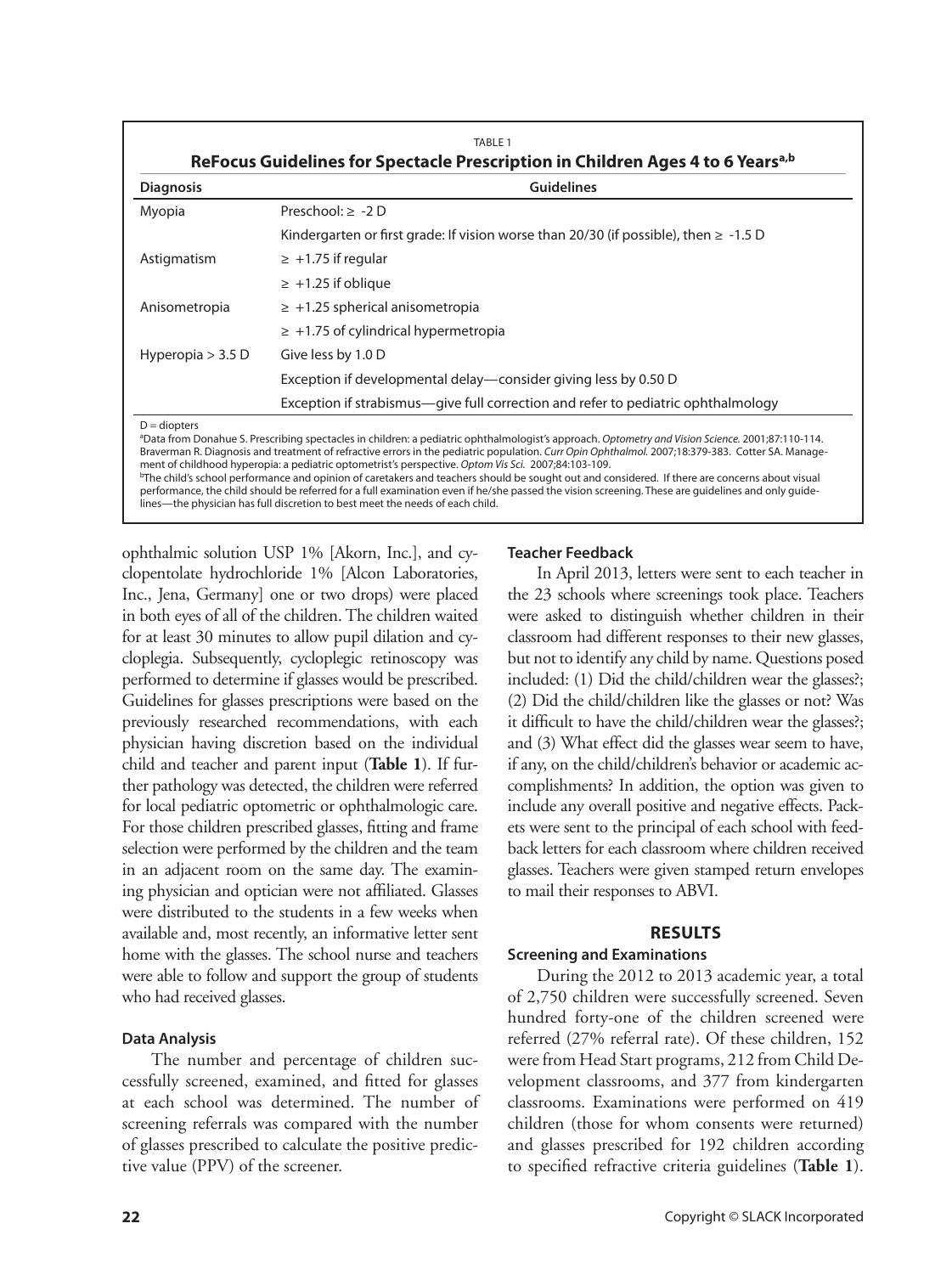The PPV of the Plusoptix screener in this setting was 46%. Referral rates varied for each school from 12% to 43% of children screened (**Table 2**).

#### **Teacher Feedback**

Response to the teacher feedback letters was overall positive. Letters were sent to 110 classrooms and 54 teachers sent back responses (49% response rate). It was found that most children who received glasses wore them regularly. Thirty-seven (68.5%) teachers responded that the children continue to wear the glasses they were given. Nine teachers (16.8%) reported that some of the children wore the glasses half of the time and 8 teachers (14.8%) stated that the children did not wear them at all. In respect to the children who were reported as not wearing their glasses, the most frequent comments were that the children did not bring them to school, broke the glasses, or wore them at first but do not wear them anymore.

Overall, teachers responded positively that most children liked their glasses. It was found that 38 teachers (70%) reported the children liking their glasses, whereas only 10 teachers (18.5%) reported that children disliked their glasses and 6 teachers (11.1%) saw mixed responses from the children. The mixed responses of children included those who loved their glasses but then lost them and children who did not like them but would still wear them. Of the children who did not like wearing their glasses, the most frequent comment was it was difficult to get the children to wear them.

Because the third question on the teacher feedback letter was an open-ended question, the responses were categorized into positive and negative impacts and recurring comments were grouped by topic. Overwhelmingly, teachers reported that the impact on the children receiving the glasses was positive. Of the positive comments, the largest impact was a reduction in squinting and overall better vision. Teachers noted an improvement in the children's academic progress, an increase in the children's focus during lessons, and an increase in participation and classroom interaction. Some teachers described improvement in the student's confidence and behavior. The negative impact responses included teacher reports of children being embarrassed to wear glasses, taking poor care of their glasses, and some children using the glasses as a toy. It was noted by teachers that, because these children are very

| TABLE <sub>2</sub><br><b>Referral Rates by School</b>          |                                                                   |                                    |  |  |  |  |  |
|----------------------------------------------------------------|-------------------------------------------------------------------|------------------------------------|--|--|--|--|--|
| School                                                         | No. Referred /<br><b>Total No. of</b><br><b>Children Screened</b> | % of Total<br>Screened<br>Referred |  |  |  |  |  |
| <b>West Ashley</b>                                             | 14/114                                                            | 12%                                |  |  |  |  |  |
| Frierson                                                       | 9/68                                                              | 13%                                |  |  |  |  |  |
| Murray Lasaine                                                 | 16/122                                                            | 13%                                |  |  |  |  |  |
| Goodwin                                                        | 47/213                                                            | 22%                                |  |  |  |  |  |
| C.C. Blaney                                                    | 25/111                                                            | 23%                                |  |  |  |  |  |
| <b>Thomas Myers</b>                                            | 26/113                                                            | 23%                                |  |  |  |  |  |
| A.C. Corcoran                                                  | 56/229                                                            | 24%                                |  |  |  |  |  |
| C.C. Human<br>Services                                         | 3/12                                                              | 25%                                |  |  |  |  |  |
| Mary Ford                                                      | 31/123                                                            | 25%                                |  |  |  |  |  |
| Mt. Zion                                                       | 26/106                                                            | 25%                                |  |  |  |  |  |
| St. James Santee                                               | 26/102                                                            | 25%                                |  |  |  |  |  |
| Ladson                                                         | 68/238                                                            | 27%                                |  |  |  |  |  |
| Minnie Hughes                                                  | 18/67                                                             | 27%                                |  |  |  |  |  |
| Burns                                                          | 11/39                                                             | 28%                                |  |  |  |  |  |
| Mitchell                                                       | 16/58                                                             | 28%                                |  |  |  |  |  |
| Dunston                                                        | 49/171                                                            | 29%                                |  |  |  |  |  |
| Chicora                                                        | 39/125                                                            | 31%                                |  |  |  |  |  |
| Memminger and<br>James Simmons                                 | 58/184                                                            | 32%                                |  |  |  |  |  |
| Chas Progressive/<br>North Charleston<br>School of the<br>Arts | 47/144                                                            | 33%                                |  |  |  |  |  |
| Midland Park                                                   | 122/311                                                           | 39%                                |  |  |  |  |  |
| Sanders-Clyde                                                  | 38/89                                                             | 43%                                |  |  |  |  |  |

young, lessons on how to care for their glasses would be helpful.

#### **DISCUSSION**

With the help of school nurses and the Charleston County School District, ABVI was able to screen more than 2,500 children in the 2012 to 2013 school year, with 192 receiving glasses through an in-school portable clinic. Based on the teacher questionnaire, the children who received glasses overwhelmingly had positive responses to wearing the glasses, including less squinting and more class participation. Informally, school nurses reported the program was efficient and accurate, allowing better use of time.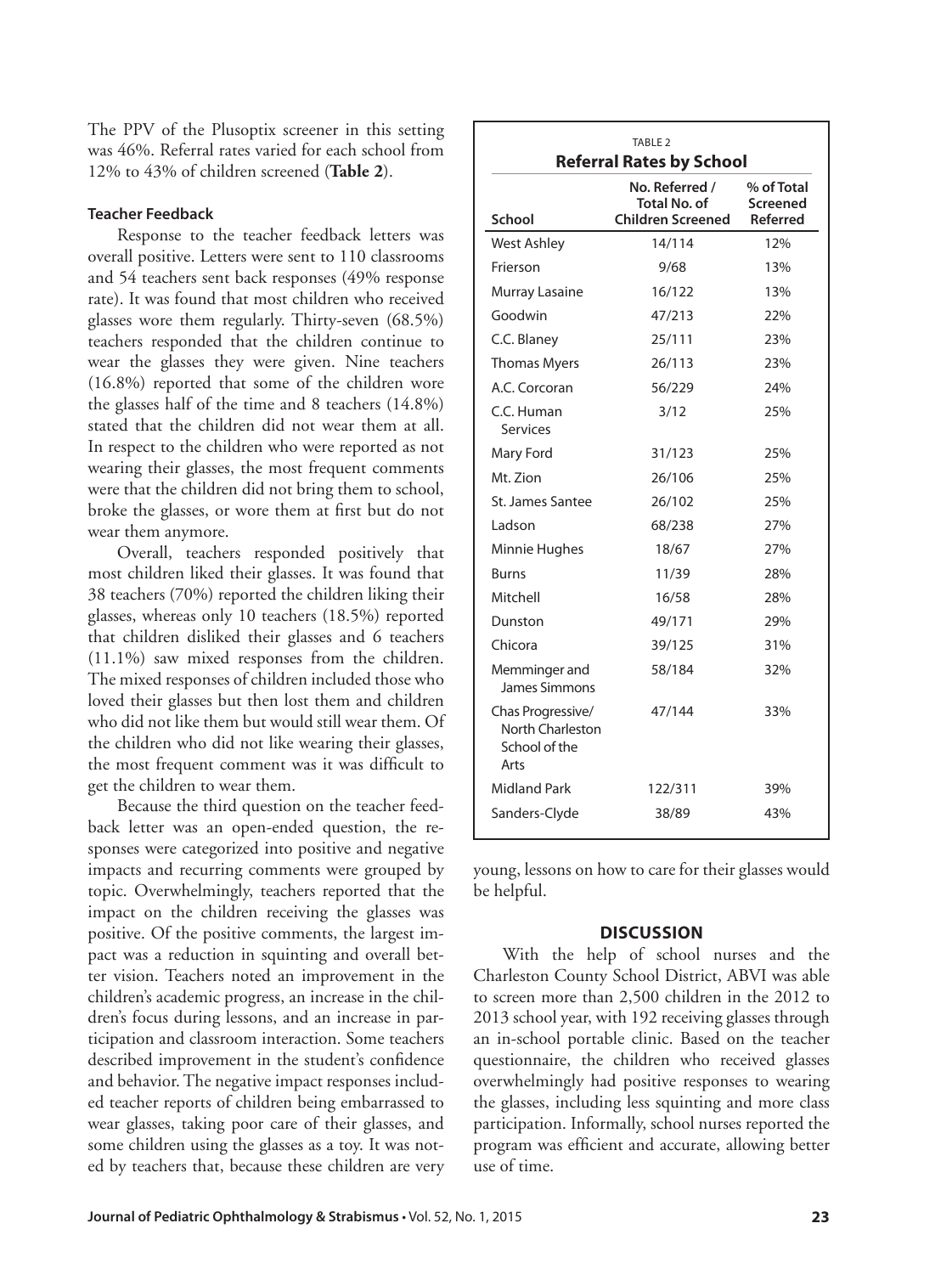Automated vision screening is now recommended for children of preschool age by the American Academy of Pediatrics.10 Although obtaining a visual acuity is ideal in this age group, it is often time-consuming, unreliable, or both. Yet, this age group is most in need of screening for refractive error and amblyopia risk factors because these children are starting to build the foundation of their future education. This report demonstrates that automated screening is an effective part of vision care for preschool- and kindergarten-aged students in South Carolina Title I schools.

School nursing input is important in obtaining follow-up from a screening referral. We were able to examine 56% of children referred by providing in-school examinations with direct involvement of the school nurse, which is an improvement on other reported follow-up rates.<sup>3,11</sup> This rate has increased to 75% for the 2013 to 2014 school year by sending the information brochure/consent home early in the school year with follow-up by the nurse. In addition, because the entire process was completed at school, the students received the enthusiastic encouragement of the entire team. Students were supported and made comfortable as they began wearing their glasses as a group.

We found that almost half of those children who were referred needed glasses. Although our PPV is lower than has been reported in other studies,<sup>4,6</sup> these studies were performed in a population with a higher disease prevalence, which artificially raises the PPV from that of the general population. Our referral rate (27%) is both greater and less than that found in other reported programs.3,11,12 Because automated screeners detect risk factors for amblyopia even prior to the development of pathology, this rate of referral is not unexpected.13 Adjustments in the referral criteria in this age group have been recommended in an effort to lower referral rates and improve the PPV.<sup>14,15</sup> The newest model screener, Plusoptix S12 Mobile Vision Screener (marketed to school nurses [School Nurse Supply]), allows selection of referral criteria from a pre-set list.

We found the automated screenings to be quickly and successfully accomplished in the school setting. The addition of on-site examinations provided an opportunity to expand care. Nurses and teachers provided positive feedback. The school nurse was able to participate in all stages of the process while allowing time for other student needs. The ReFocus on Children program facilitated vision screening and access to vision care for at-risk children.

#### **REFERENCES**

- 1. Chua B, Mitchell P. Consequences of amblyopia on education, occupation, and long term vision loss. *Br J Ophthalmol*. 2004;88:1119-1121.
- 2. Leman R, Clausen MM, Bates J, Stark L, Arnold KK, Arnold RW. A comparison of patched HOTV visual acuity and photoscreening. *J Sch Nurs*. 2006;22:237-243.
- 3. Clarke N, Shacks J, Kerr AR, Bottrell CL, Poulsen MK, Yin L. Use of a noncycloplegic autorefractor to perform vision screening in preschools. *J Sch Nurs*. 2008;24:158-163.
- 4. Arthur BW, Riyaz R, Rodriguez S, Wong J. Field testing of the PlusoptiX S04 photoscreener. *J AAPOS*. 2009;13:51-57.
- 5. Council on School Health. School-based health centers and pediatric practice. *Pediatrics*. 2012;129:387-393.
- 6. Matta NS, Singman EL, Silbert DI. Performance of the Plusoptix vision screener for the detection of amblyopia risk factors in children. *J AAPOS*. 2008;12:490-492.
- 7. Matta NS, Singman EL, Silbert DI. Performance of the PlusoptiX S04 photoscreener for the detection of amblyopia risk factors in children aged 3 to 5. *J AAPOS*. 2010;14:147-149.
- 8. Moghaddam AAS KA, Zarei-Ghanavati M, Najjaran M, Nozari V, Shakeri MT. Screening for amblyopia risk factors in pre-verbal children using the Plusoptix photoscreener: a cross-sectional population-based study. *Br J Ophthalmol*. 2012;96 83-86.
- 9. Nathan NR, Donahue SP. Modification of Plusoptix referral criteria to enhance sensitivity and specificity during pediatric vision screening. *J AAPOS.* 2011;15:551-555.
- 10. American Academy of Pediatrics. Policy statement: instrumentbased pediatric vision screening policy statement. *Pediatrics*. 2012;130:983-986.
- 11. Kemper AR, Helfrich A, Talbot J, Patel N. Outcomes of an elementary school-based vision screening program in North Carolina. *J Sch Nurs*. 2012;28:24-30.
- 12. Ransbarger KM, Dunbar JA, Choi SE, Khazaeni LM. Results of a community vision-screening program using the Spot photoscreener. *J AAPOS*. 2013;17:516-520.
- 13. Arnold RW. Amblyopia risk factor prevalence. *J Pediatr Ophthalmol Strabismus*. 2013;50:213-217.
- 14. Donahue SP, Arthur B, Neely DE, Arnold RW, Silbert D, Ruben JB; POS Vision Screening Committee. Guidelines for automated preschool vision screening: a 10-year, evidence-based update. *J AAPOS*. 2013;17:4-8.
- 15. Ying GS, Huang J, Maguire MG, et al. Associations of anisometropia with unilateral amblyopia, interocular acuity difference, and stereoacuity in preschoolers. *Ophthalmology*. 2013;120:495- 503.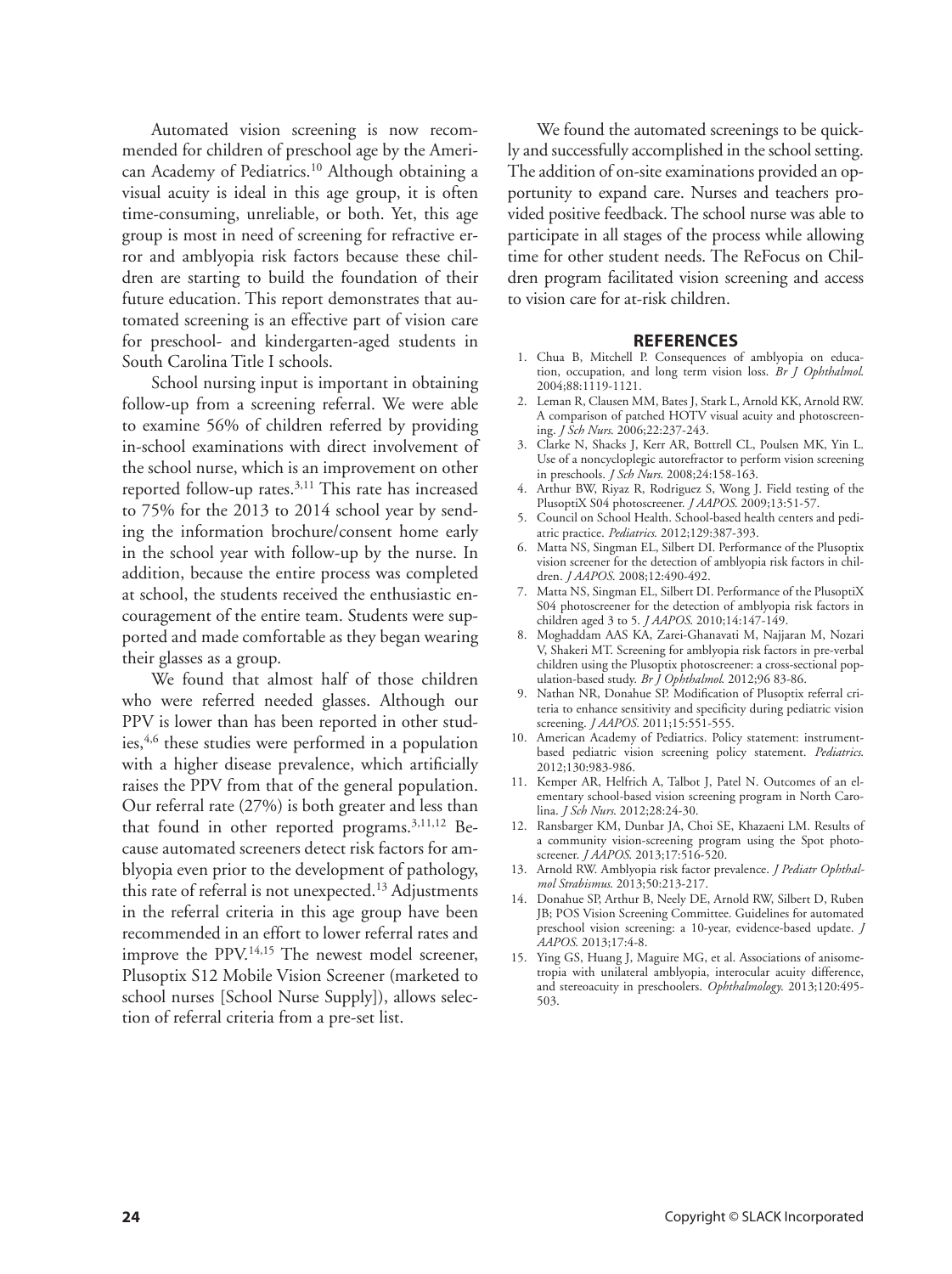

Dear Parents and Guardians,

The Association for the Blind and Visually Impaired - Charleston is promoting eye health and proper eye care in local schools. If you have signed the school's screening permission slip, we will be preforming vision screening for your child with our PlusOptix machine. If your child is referred by the screener, or if the test is inconclusive, we will return to the school to do a free eye exam. Following the exam, if needed, your child is eligible to receive free prescription eye glasses at no charge to you. The exam will be held during school hours. He/she will receive the glasses within three weeks of the exam.

### ALL YOU NEED TO DO IS SIGN & RETURN THE ATTACHED CONSENT FORM.

This is a fantastic opportunity to provide your child with free eye exams and eyeglasses!!

*Please fill out the attached medical form and permission slip. Without the form, we cannot provide this service!!!* 

*Thank You,* 

*The Association for the Blind and Visually Impaired - Charleston ReFocus on Children Program Team 843.723.6915*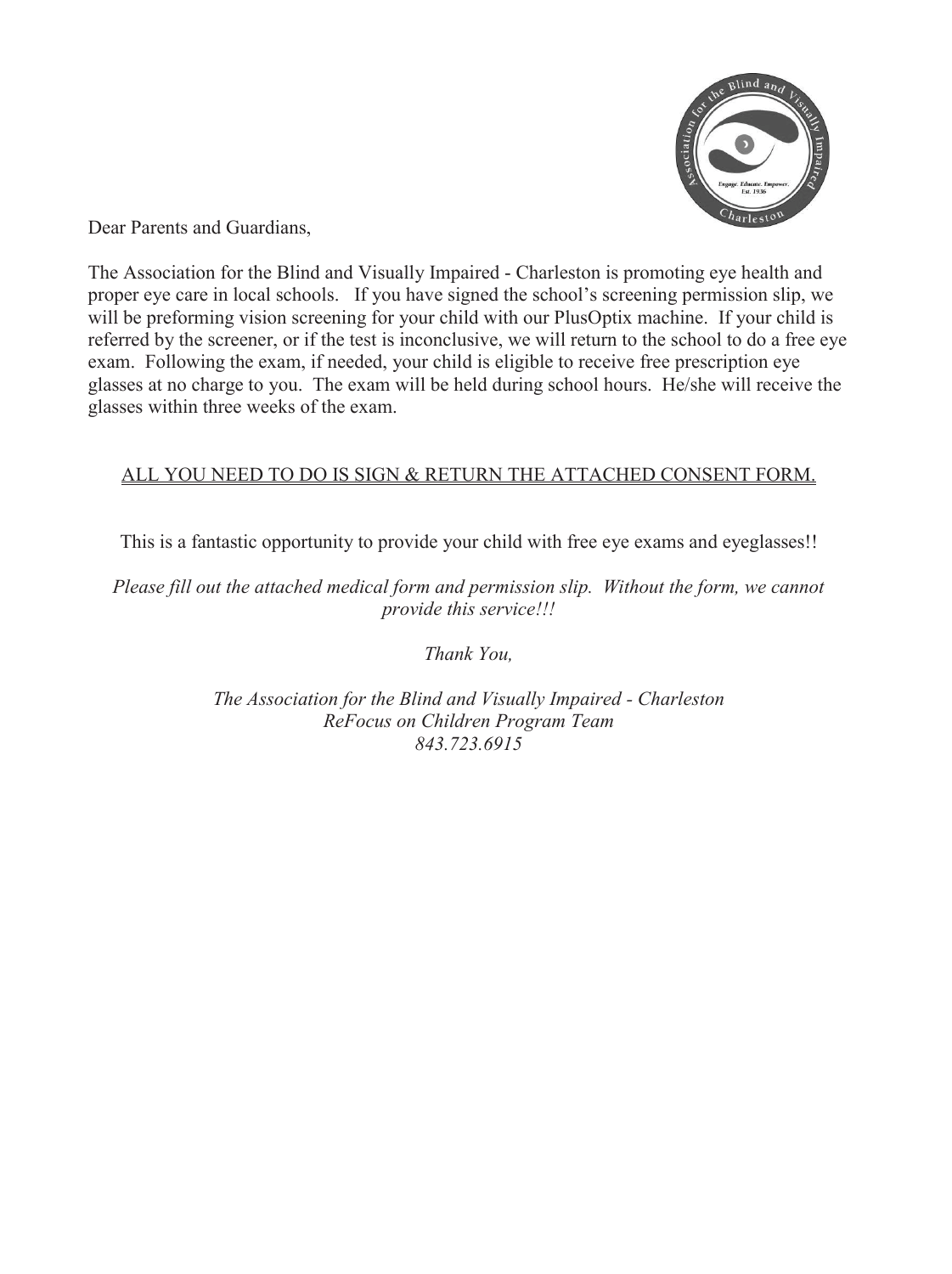## ReFocus on Children – Medical History Form *(Please Print Clearly)*

| <b>Student Information</b> |  |
|----------------------------|--|
| Name                       |  |
| Male or Female             |  |
| Student's Birth Date       |  |
| Race                       |  |
| Phone                      |  |
| Parent / Guardian Name     |  |
| Parent/Guardian's Work     |  |
| Phone                      |  |
| Complete Home Address      |  |
|                            |  |
|                            |  |

## Medical Information

|                                                           | Student's Eye Doctor (if |  | Date of Last Visit: |  |  |  |  |  |
|-----------------------------------------------------------|--------------------------|--|---------------------|--|--|--|--|--|
| $any)$ :                                                  |                          |  |                     |  |  |  |  |  |
| Student's                                                 |                          |  | Doctor's Phone $#$  |  |  |  |  |  |
| Medical                                                   |                          |  |                     |  |  |  |  |  |
| Doctor:                                                   |                          |  |                     |  |  |  |  |  |
| Is your child allergic to (please circle):                |                          |  |                     |  |  |  |  |  |
| Other:<br>Latex                                           |                          |  |                     |  |  |  |  |  |
| Please list any medications your child is taking and why: |                          |  |                     |  |  |  |  |  |
|                                                           |                          |  |                     |  |  |  |  |  |
|                                                           |                          |  |                     |  |  |  |  |  |

## Does your child have any of the following?

|                        | Ye | No |                                     | Ye | Nο |
|------------------------|----|----|-------------------------------------|----|----|
|                        | S  |    |                                     | S  |    |
| Abnormal Blood         |    |    | Family history of retina problems   |    |    |
| Pressure               |    |    |                                     |    |    |
| Allergies              |    |    | Family history of glaucoma          |    |    |
| Asthma                 |    |    | Family history of cataract          |    |    |
| <b>Diabetes</b>        |    |    | Family history of crossed eyes      |    |    |
| Eye Disease            |    |    | Family history of strong eyeglasses |    |    |
|                        |    |    | prescription                        |    |    |
| <b>Heart Condition</b> |    |    |                                     |    |    |

## Does your child have any disease, condition, or problem not listed above? If yes, please list:

| Child's Medicaid number:           |  |  |  |  |  |
|------------------------------------|--|--|--|--|--|
| Be sure to fill out all 10 numbers |  |  |  |  |  |